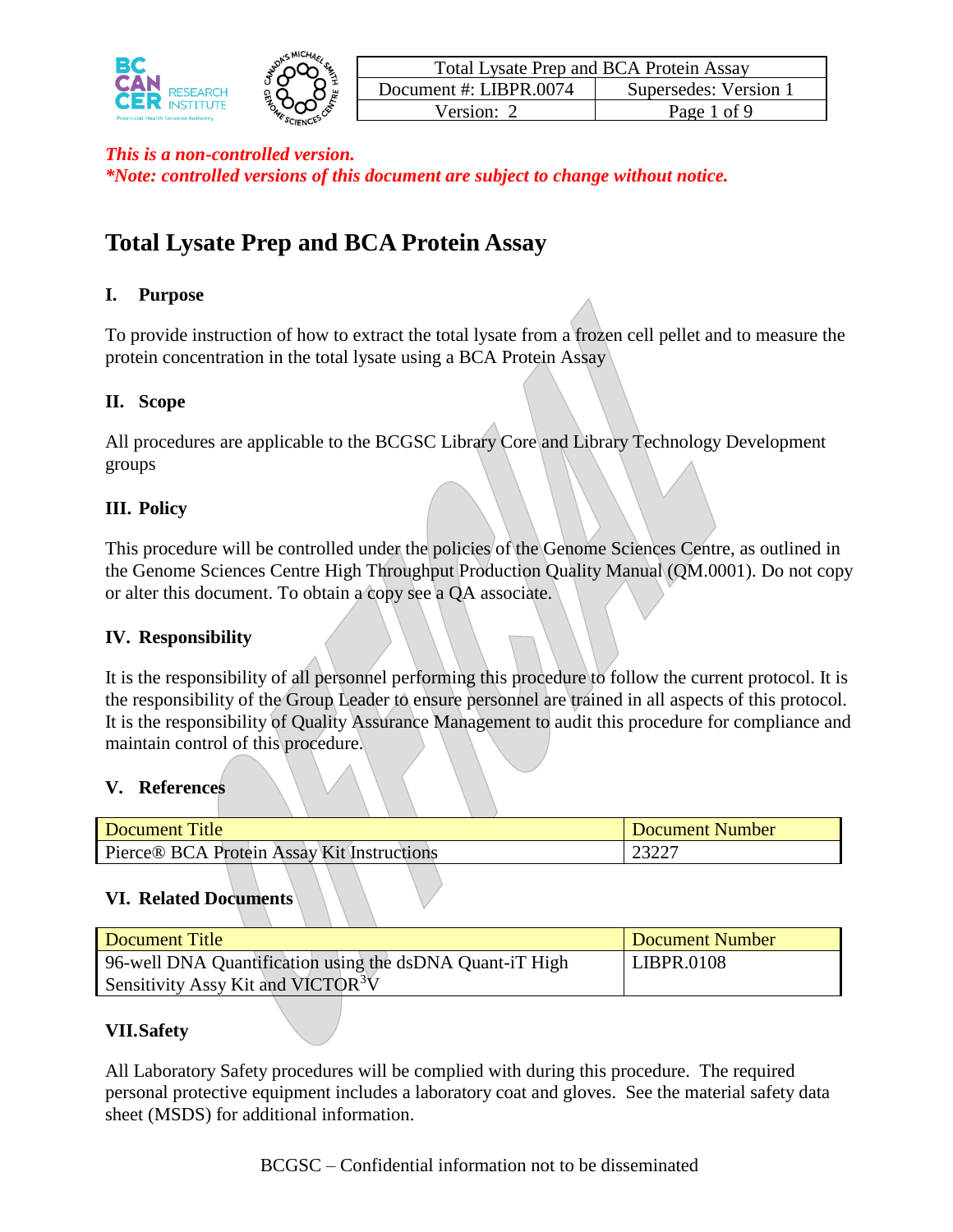

#### **VIII. Materials and Equipment**

| <b>Name</b>                                    | <b>Supplier</b>          | Number: #       | Model or Catalogue # |              |
|------------------------------------------------|--------------------------|-----------------|----------------------|--------------|
| <b>Fisherbrand Textured Nitrile gloves</b>     | <b>Fisher Scientific</b> | 270-058-53      |                      |              |
| Ice Chest                                      | Igloo                    | PM PAL BLUE     |                      | ✓            |
| wet ice                                        | In house                 | N/A             | N/A                  | N/A          |
|                                                | Molecular                |                 |                      | ✓            |
| DNA away                                       | <b>Bioproducts</b>       | 7010            |                      |              |
| Anhydrous Ethyl Alcohol (100% Ethanol)         | Commercial               | People Soft ID: |                      | ✓            |
|                                                | Alcohol                  | 23878           |                      |              |
| Large Kimwipes                                 | <b>Fisher Scientific</b> | 06-666-117      |                      | $\checkmark$ |
| Black ink permanent marker pen                 | <b>VWR</b>               | 52877-310       |                      | $\checkmark$ |
| Small Autoclave waste bags 10"X15"             | <b>Fisher Scientific</b> | $01 - 826 - 4$  |                      | $\checkmark$ |
| Gilson P10 pipetman                            | Mandel                   | GF-44802        |                      | $\checkmark$ |
| Gilson P20 pipetman                            | Mandel                   | GF23600         |                      | $\checkmark$ |
| Gilson P200 pipetman                           | Mandel                   | GF-23601        |                      | $\checkmark$ |
| Gilson P1000 pipetman                          | Mandel                   | GF-23602        |                      | $\checkmark$ |
| Neptune barrier tips 10 µ1                     | <b>CLP</b>               | Bt10XL          |                      | $\checkmark$ |
| Neptune barrier tips 20 µ1                     | CLP                      | Bt20            |                      | $\checkmark$ |
| Neptune barrier tips 200 µ1                    | <b>CLP</b>               | <b>Bt200</b>    |                      | $\checkmark$ |
| Neptune barrier tips 1000 µ1                   | <b>CLP</b>               | Bt1000          |                      | $\checkmark$ |
| <b>RIPA</b> buffer                             | Thermo Scientific        | 89900           |                      | ✓            |
| Halt Protease Inhibitor Cocktail (100X)        | Thermo Scientific        | 78415           |                      | $\checkmark$ |
| Centrifuge, Eppendorf 5417R,                   |                          |                 |                      |              |
| refrigerated high-speed, 115V                  | <b>Fisher Scientific</b> | 5417R           | $\checkmark$         |              |
| Pierce® BCA assay kit                          | Thermo Scientific        | 23227           |                      | ✓            |
| 1.5 ml Eppendorf tube                          | Ambion                   | 12400           |                      | $\checkmark$ |
| 15ml Conical Tubes                             | <b>VWR</b>               | CA21008-918     |                      | ✓            |
| 5ml serological pipettes.                      | <b>Fisher Scientific</b> | CS004487        |                      | ✓            |
| Room temperature Centrifuge, Large             | Eppendorf                | 5810R           | $\checkmark$         |              |
| Costar <sup>®</sup> UV-Transparent Microplates | Costar                   | 3635            |                      | $\checkmark$ |
| Victor <sup>3</sup> V Multilabel Counter       | PerkinElmer              | 1420            | $\checkmark$         |              |

## **IX. Procedure**

#### **Total Lysate Prep**

### **1. Retrieval of reagents and equipment preparation in the ChIP Room**

- 1.1. Put on a clean pair of gloves and lab coat.
- 1.2. Wipe down the work bench, small equipment, and ice bucket with DNA away and 80% Ethanol.
- 1.3. Change gloves and retrieve fresh ice.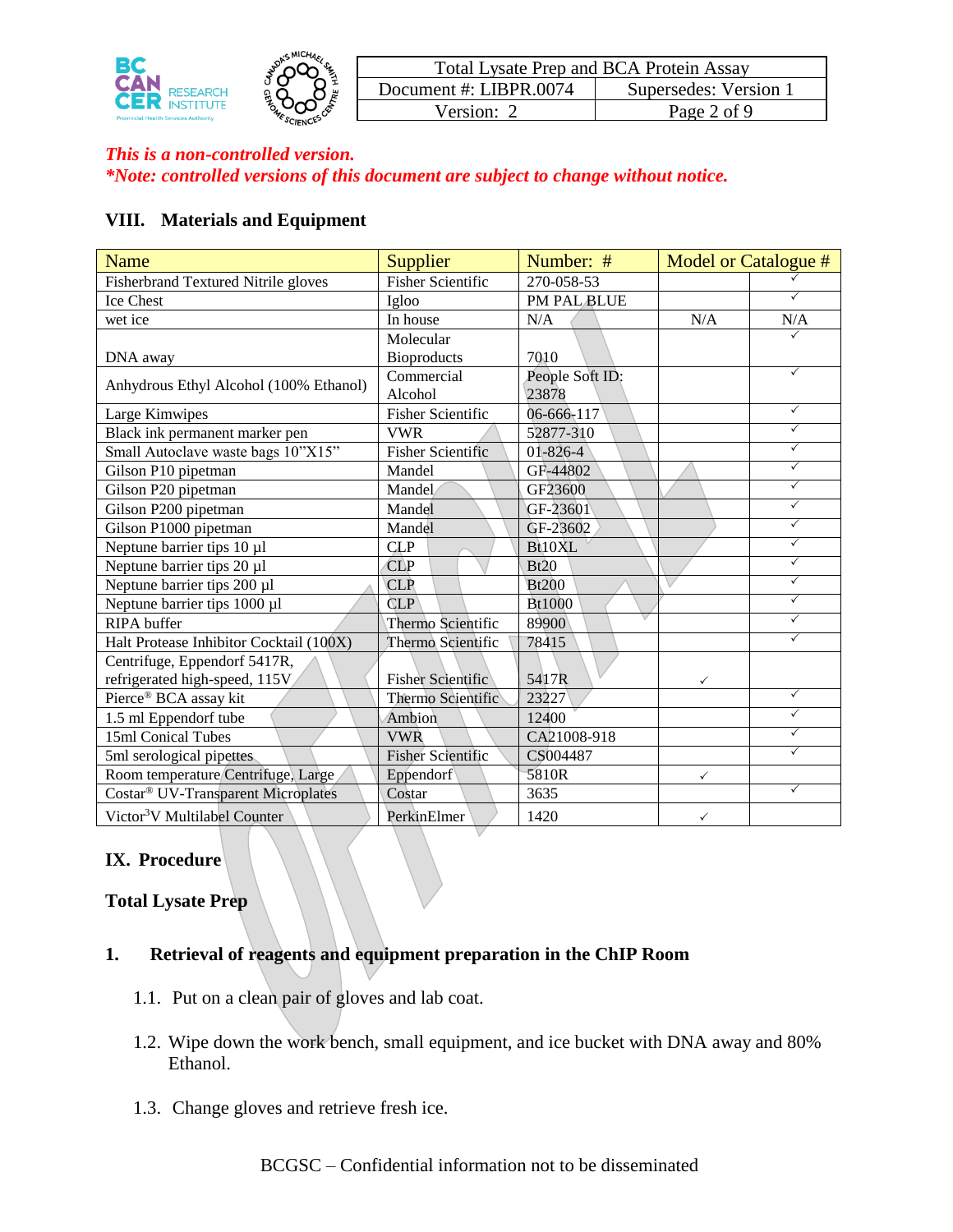

- 1.4. Retrieve RIPA Buffer (1X) and Halt Protease Inhibitor Cocktail EDTA free (100X) from the 4ºC fridge and place on ice.
- 1.5. Fast cool the 4ºC centrifuge.
- 1.6. Fill out and print off the worksheet in the Lysate Prep tab of the BCA Assay Template worksheet. The worksheet can be found at :\Library Core\Epigenomics\BCA\BCA\_Assay\_Template.
	- 1.6.1.Create a new folder in the :\Library Core\Epigenomics\BCA\ folder with the date of the experiment. E.g. 150106 for January  $6<sup>th</sup>$  2015.
	- 1.6.2.Click the "Lysate Prep" tab and print out the sheet.
	- 1.6.3.Click the "BSA Standards" tab and fill in the number of cell types in the cell highlighted in yellow. Print out this sheet.
	- 1.6.4.Click the "Plate Set-Up" tab and fill in the names of the cell types in the cells highlighted in yellow. Also fill in the Wells and Rows that will be used for the assay. Print out the prepared plate layout.
	- 1.6.5.Click "Save As…" and add the name of the cell types, the date and initials to the file name and save the file in the folder created in Step 1.6.1.

### **2. Preparing solutions and Retrieval of Total Lysate**

- 2.1. Aliquot 3mL of RIPA buffer to a 15mL falcon tube, add 30 $\mu$ L of Halt Protease Inhibitor Cocktail EDTA free (PIC) to the RIPA Buffer.
- 2.2. Thaw a cell pellet. If the pellet contains 50 million cells or less, resuspend the cells in 170µL RIPA plus PIC. If the pellet contains more than 50 million cells, consult an APC for the appropriate volume of RIPA plus PIC.
- 2.3. Transfer the resuspended pellet into a 1.5mL microcentrifuge tube.
- 2.4. Incubate the tube on ice for 20 minutes.
- 2.5. Centrifuge at 14000g for 15 minutes at 4ºC.
- 2.6. Transfer the supernatant to a 1.5mL tube.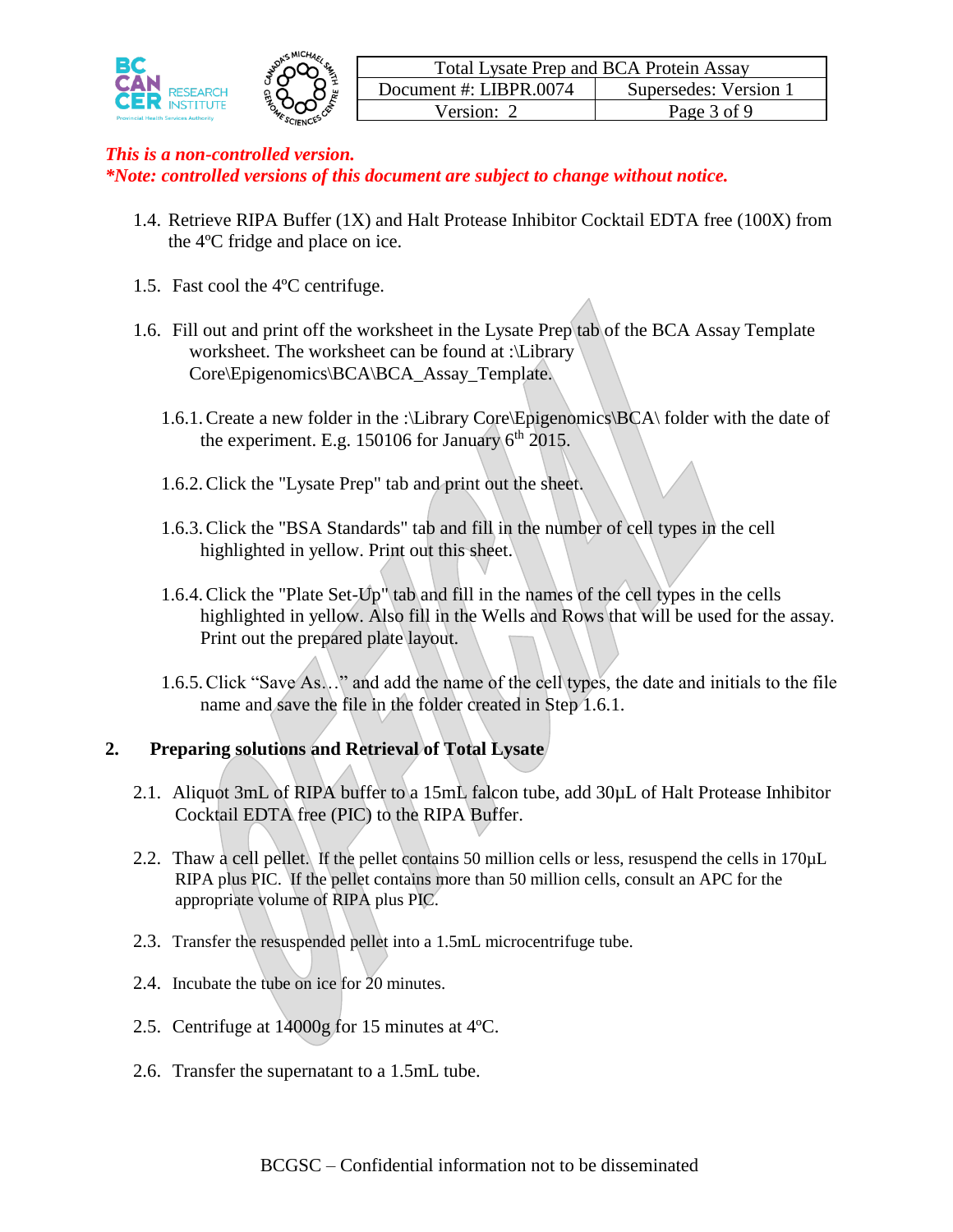

- 2.7. In a new 1.5mL tube, prepare a 1/5, 1/10, 1/20 dilution in duplicate of the total lysate for use in a BCA protein assay. The volume of each dilution should be 25µL.
- 2.8. Store the total lysate and the dilutions of the total lysate at 4ºC if continuing on with a BCA protein assay the same day or following day. If not, store the total lysate at -20ºC.

## **BCA Protein Assay**

### **3. Preparation of Diluted Albumin (BSA) standards**

3.1. In 9 labeled 1.5mL tubes, dilute the contents of one Albumin Standard (BSA) ampule with RIPA plus PIC. Prepare each protein standard using Table 1 as a guide. There is sufficient volume for three replications of each diluted standard.

| <b>Vial</b> | Volume of Diluent (RIPA plus PIC) | <b>Volume and Source of BSA</b>             | <b>Final BSA Concentration</b> |
|-------------|-----------------------------------|---------------------------------------------|--------------------------------|
| A           | 0                                 | 300 µL of Stock                             | $2,000 \mu g/mL$               |
| B           | $125 \mu L$                       | 375 µL of Stock                             | $1,500 \mu g/mL$               |
| C           | $325 \mu L$                       | 325 µL of Stock                             | $1,000 \mu$ g/mL               |
| D           | $175 \mu L$                       | $175 \mu L$ of vial $\overline{B}$ dilution | $750 \mu g/mL$                 |
| E           | $325 \mu L$                       | 325 µL of vial C dilution                   | $500 \mu g/mL$                 |
| F           | $325 \mu L$                       | 325 µL of vial E dilution                   | $250 \mu g/mL$                 |
| G           | $325 \mu L$                       | $325 \mu L$ of vial F dilution              | $125 \mu g/mL$                 |
| H           | $400 \mu L$                       | $100 \mu L$ of vial G dilution              | $25 \mu g/mL$                  |
|             | $400 \mu L$                       | $\theta$                                    | $0 \mu$ g/mL = Blank           |

#### **Table 1. Dilution Scheme (Working Range = 20-2,000µg/mL)**

3.2. Store the protein standards on ice until ready for use.

### **4. Preparation of the BCA Working Reagent (WR)**

4.1. Use the following formula to determine the total amount of WR required for the assay: (9 standards + # unknowns) x (# replicates) x (200 $\mu$ L of WR per sample) = Amount of WR

Example: 2 unknowns and 2 replicates of each sample:

(9 standards + 2 unknowns) x (2 replicates) x (200 $\mu$ L of WR per sample) = 4400 $\mu$ L of WR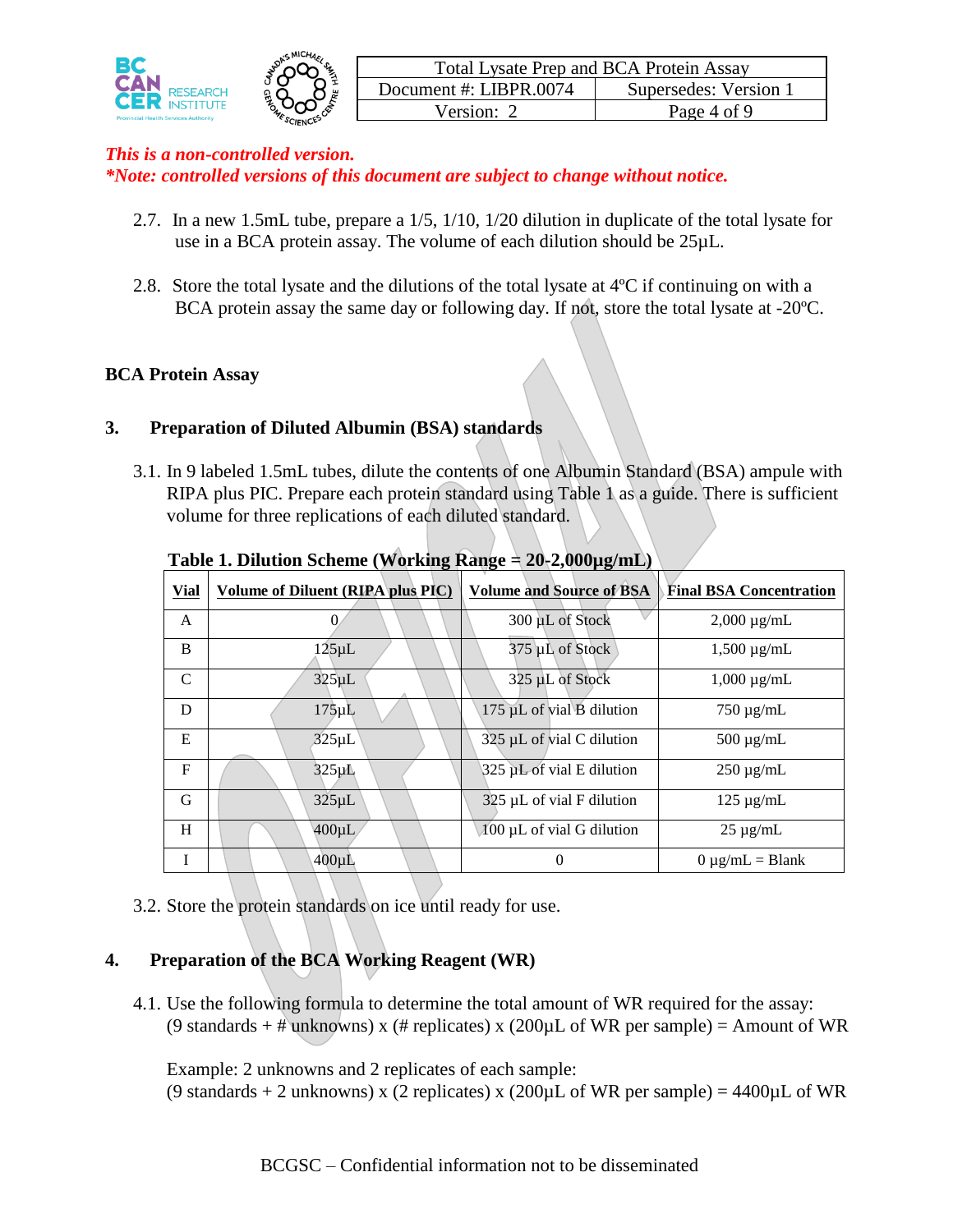

4.2. Prepare WR by mixing 50 parts of BCA Reagent A with 1 part BCA Reagent B. For the above example, combine 5mL of Reagent A with 100µL of Reagent B.

### **5. Measurement of the HL60 total lysate and 1/10 diluted HL60 total lysate on the Victor<sup>3</sup>V**

5.1. Set-up the plate using the well layout prepared in Step 1.6.4. (See Table 2 for an example well layout).

#### **Table 2. Well Layout**

|   |        |        |                    |                   |                 | o      |                   | o        |                   | 10                                       | 11                                 | 12                                 |
|---|--------|--------|--------------------|-------------------|-----------------|--------|-------------------|----------|-------------------|------------------------------------------|------------------------------------|------------------------------------|
| A | Vial A | Vial B | Vial C             |                   | Vial $D$ Vial E |        | Vial $F \ Nial G$ | Vial $H$ | Vial I            | 1/5<br><b>Dilution</b><br>Cell<br>Lysate | 1/10<br>Dilution<br>Cell<br>Lysate | 1/20<br>dilution<br>Celllysate     |
| B | Vial A | Vial B | Vial $C \parallel$ | Vial $D$ Vial $E$ |                 | Vial F | Vial $G$          | Vial $H$ | Vial <sub>I</sub> | Dilution<br>Cell<br>Lysate               | 1/10<br>Dilution<br>Cell<br>Lysate | 1/20<br>dilution<br>Cell<br>lysate |

5.1.1. Pipette 200µL of the WR to each well and cover the plate with a plate seal.

- 5.1.2. Add 25µL of each protein standard, cell lysate and the diluted series of total lysate replicates into a microplate well.
- 5.1.3. Mix the plate thoroughly on a plate shaker for 30 seconds.
- 5.1.4. Spin down the plate in a room temperature centrifuge for 1 minute at 1000rpm.
- 5.1.5. Seal the plate and incubate at 37ºC for 30 minutes.
- 5.1.6. Cool the plate to room temperature for 10 minutes.
- 5.1.7. Spin down the plate in a room temperature centrifuge for 1 minute at 1000rpm.

# 5.2. Set-up Victor<sup>3</sup>V software.

- 5.2.1. Sign into the Victor<sup>3</sup>V computer.
- 5.2.2. Start the Wallac 1420 Workstation on the desktop.
- 5.2.3. Select Tools from the toolbar and select Start Wizard. Click next.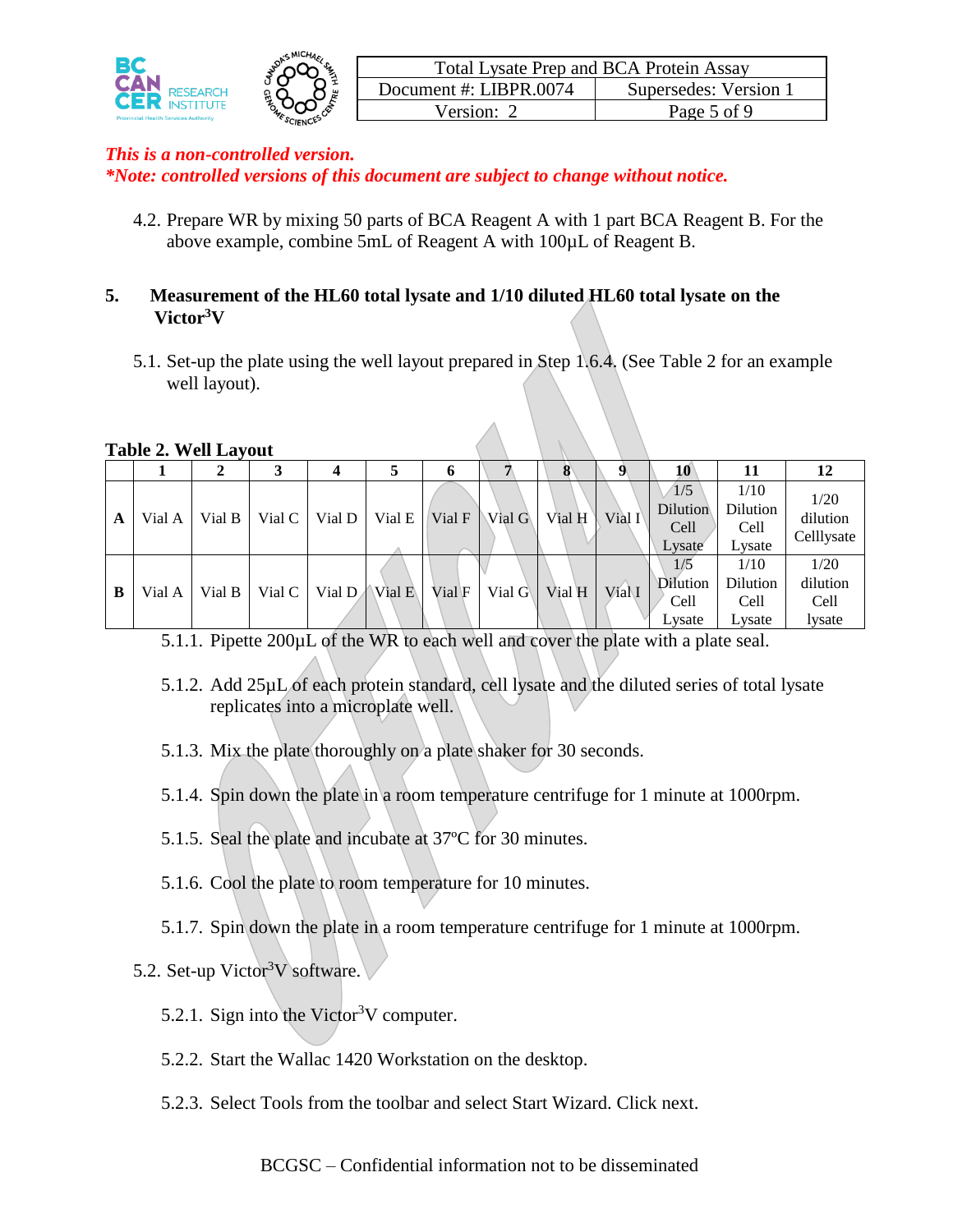

5.2.4. Select the BCA protocol and click next.

| Wallac 1420 Start Wizard                                                                                                            |                                                                                                                                                                                                                                                                                                                                                                                                                                                                                                                                                                                                                                                                                                             |             |
|-------------------------------------------------------------------------------------------------------------------------------------|-------------------------------------------------------------------------------------------------------------------------------------------------------------------------------------------------------------------------------------------------------------------------------------------------------------------------------------------------------------------------------------------------------------------------------------------------------------------------------------------------------------------------------------------------------------------------------------------------------------------------------------------------------------------------------------------------------------|-------------|
| Protocol 3:<br>Protocol 2:<br>Protocol 1:<br>ы<br>Lass a or r<br>. <b>.</b><br><b>FARA 5 16 8</b><br>Lass a rele<br><b>THE RAIL</b> | Please select protocol to use in measurement:<br><b>Protocols</b><br>--<br>国<br>lla RiboGreen 384 Wallac<br><b>R</b> Wallac<br>$\blacksquare$<br><b>Users</b><br>×<br><b>Cancer Genetics</b><br>$\overline{+}$<br>Mapping<br>$+$<br>Sequencing<br>$\overline{+}$<br>Process Development<br>⊟<br>Absorbance @ 260/280 (1.0s)<br>FINAL BAC CGH Pico Green - 384 Well Black MJR<br>le i<br>FINAL BAC CGH Pico Green - 384 Well Black Wallac<br>e.<br>Sequencing Pico Green - 384 Well Black MJR<br>Sequencing Pico Green - 384 Well Black Wallac<br>Sequencing Pico Green - 96 Well Black Wallac<br>SAGE<br>国 BCA<br>া Pico Green - 384 Well Black MJR<br><b>Holt Lab</b><br>$\overline{+}$<br>Affymetrix<br>Ė |             |
|                                                                                                                                     | < Back<br>Cancel<br>Next >                                                                                                                                                                                                                                                                                                                                                                                                                                                                                                                                                                                                                                                                                  | <b>Help</b> |

**Figure 1. BCA Protocol**

5.2.5. Select the wells that contain sample and click next.

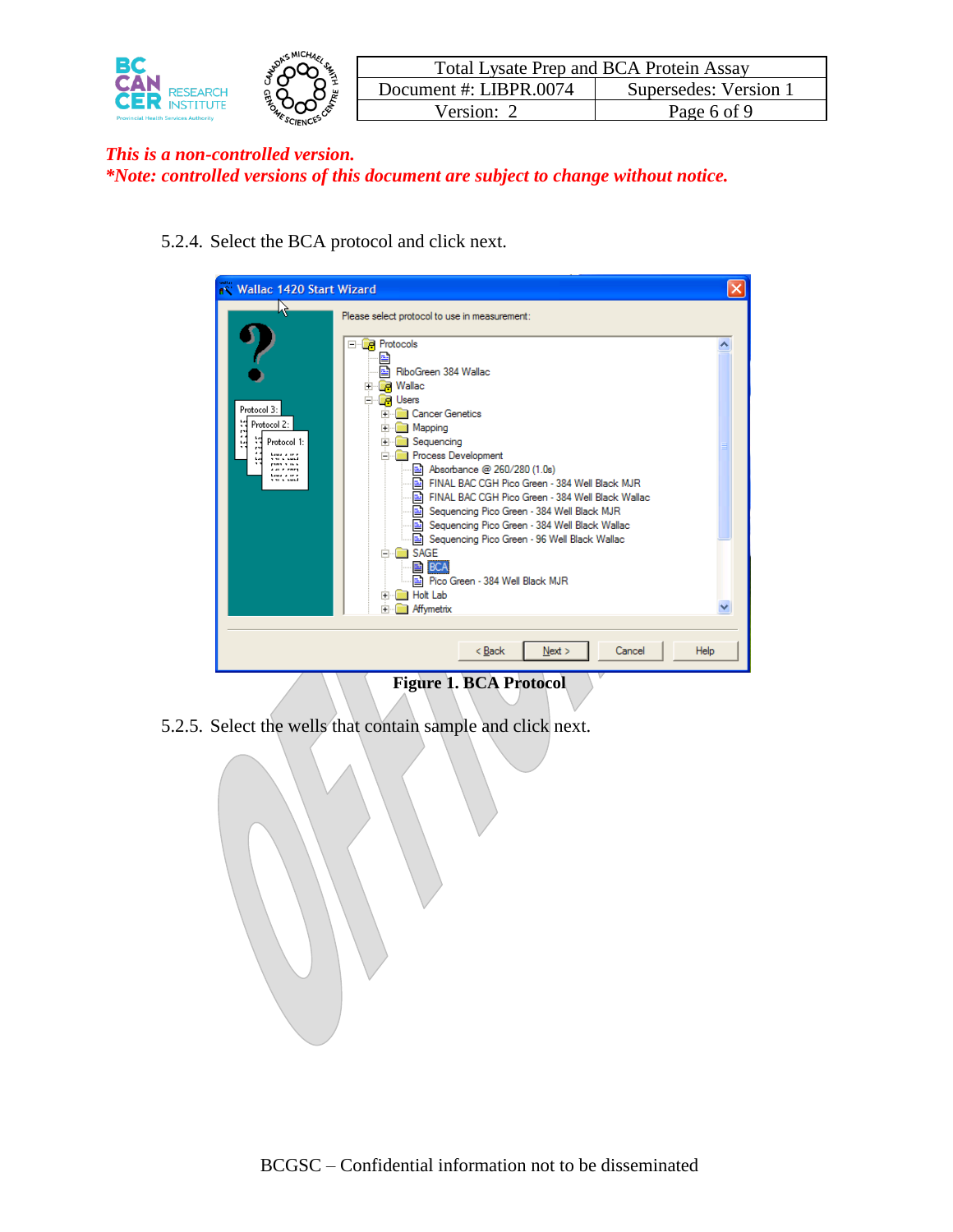



5.2.6. Insert Assay Name, Cell Type, # of cells and Experiment Date. Click next.



**Figure 3. Insert Assay Name, Cell Type, # of cells and Experiment Date**

- 5.2.7.Remove the cover seal off the plate and insert the plate into the instrument.
- 5.2.8.Click 'Finish' on the program to start the run.
- 5.2.9. After the run completes, select Tools in the toolbar and select Results of Latest Assay Run.
- 5.2.10. Export the results to an Excel file. Select File in the toolbar and select Export.
- 5.2.11. Save the file in the folder that was created in Step 1.6.1. E.g. :\geneexplab\Library Core\Epigenomics\BCA folder\150106.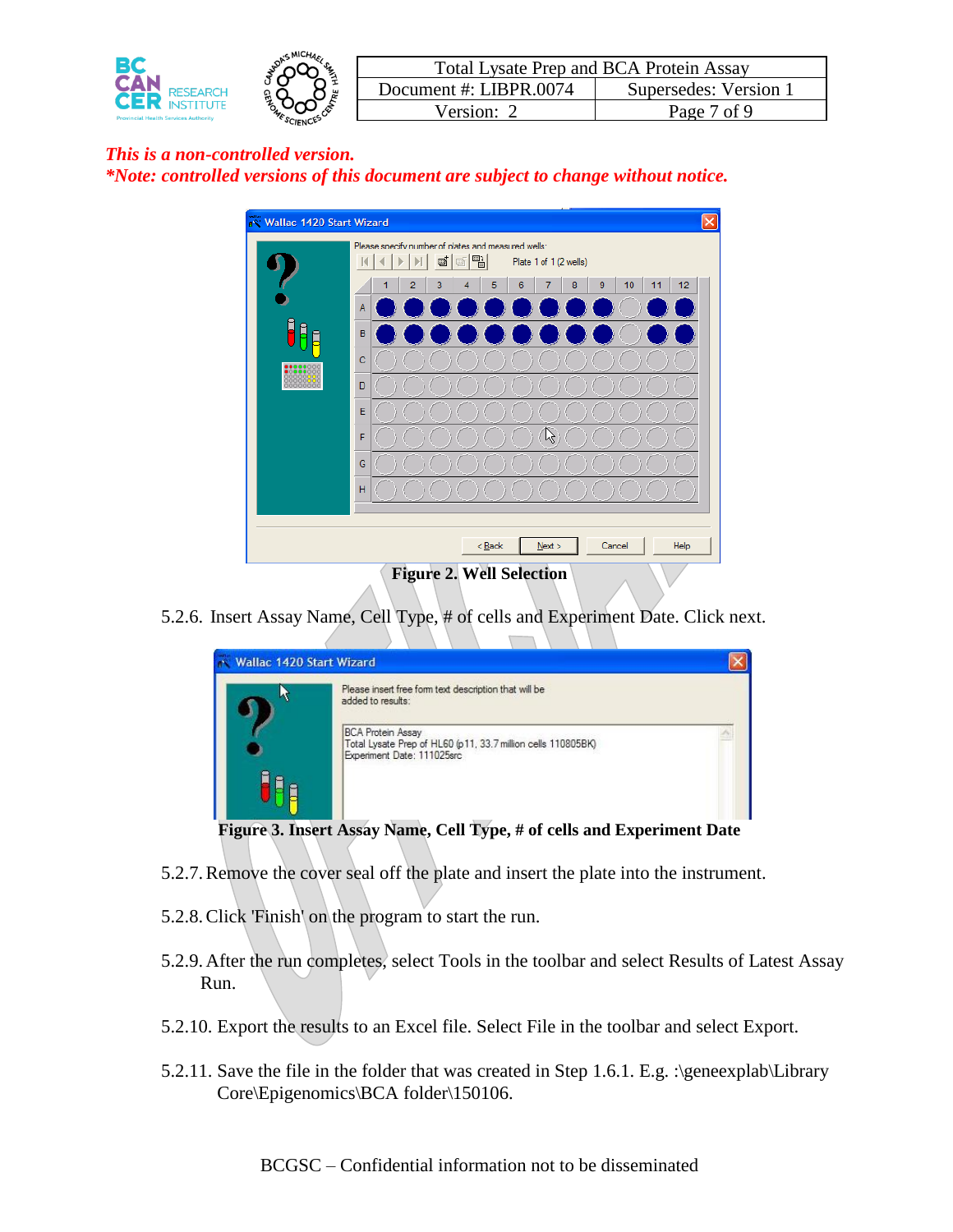

#### **6. Analysis of BCA Protein Results**

6.1. Copy over the table in the "List ; Plate 1 -1" tab in the created file and copy it to the "Plate Set-Up" Tab in the edited BCA Template file created in Step 1.6. A standard curve will be automatically created in the "Results" tab of the BCA file. It plots the average absorbance value of each standard solution vs. the total amount of protein in each standard.

|                                 |                 | 1 après de pennant a B navion petap |                |             |            |            |  |  |  |
|---------------------------------|-----------------|-------------------------------------|----------------|-------------|------------|------------|--|--|--|
|                                 |                 |                                     |                |             |            |            |  |  |  |
| <b>Standard Dilutions Setup</b> |                 |                                     |                |             |            |            |  |  |  |
|                                 | <b>Standard</b> |                                     | <b>Diluant</b> | ug/ml       | Total      |            |  |  |  |
| <b>Tube</b>                     | Vol             | <b>Source</b>                       | Vol            | [Protein]   | Protein ug | Absorbance |  |  |  |
| A                               | 25              | 300uL stock                         | $\overline{0}$ | 2000        | 50.00      | 1.199      |  |  |  |
| В                               | 25              | 375uL stock                         | 125            | 1500        | 37.50      | 1.029      |  |  |  |
| C                               | 25              | 325uL stock                         | 325            | 1000        | 25.00      | 0.755      |  |  |  |
| D                               | 25              | 175uL from B                        | 175            | 750         | 18.75      | 0.612      |  |  |  |
| E                               | 25              | 325uL from C                        | 325            | 500         | 12.50      | 0.493      |  |  |  |
| F                               | 25              | 325uL from E                        | 325            | 250         | 6.25       | 0.324      |  |  |  |
| G                               | 25              | 325uL from F                        | 325            | 125         | 3.13       | 0.236      |  |  |  |
| н                               | 25              | 100uL from G                        | 400            | 25          | 0.63       | 0.159      |  |  |  |
|                                 | 25              |                                     | 400            | $\mathbf 0$ | 0.00       | 0.142      |  |  |  |
|                                 |                 |                                     |                |             |            |            |  |  |  |

#### **Table 3. Standard Dilution Setup**